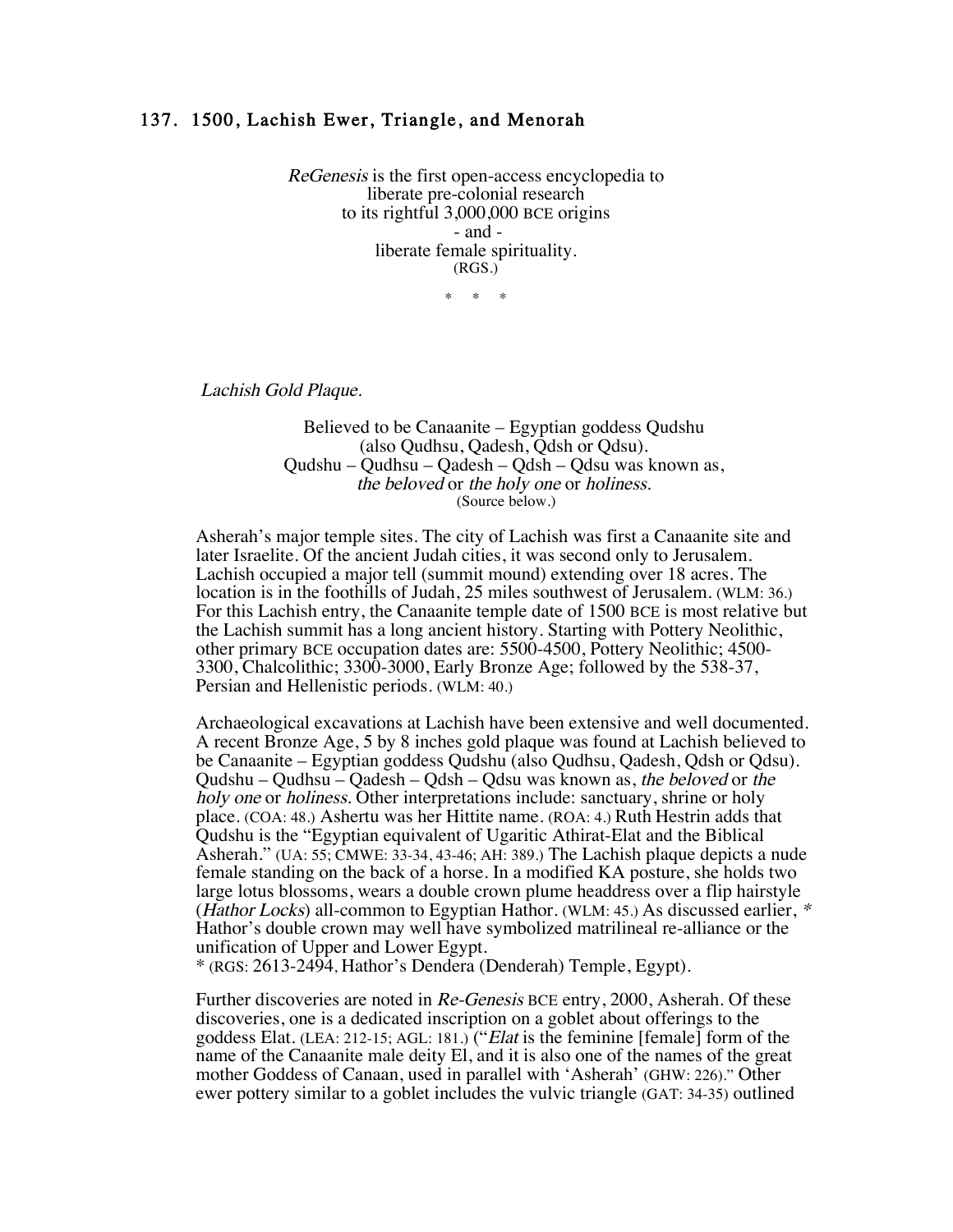in ochre (or ocher) and the sacred tree symbolizing vegetation and fertility. (LEA: 215; DIAAI: 49.) The ewer tree closely depicts the menorot/menorah as an important "missing link to prove that Mesopotamian iconography directly influenced the iconography of the menorah, which is both a lamp–stand and a stylized almond tree." (AMST: 30.) J. E. Taylor says that this missing link demonstrates the congruency between the ancient Mesopotamian sacred tree  $-$  of  $-$  life and the later Jewish menorot/menorah. (AMST: 30; Ex 25.31-40, cf. 37.17-24.)

Finds also include numerous gold pendants of highly stylized torsos of the goddess Asherah portrayed as Canaanite – Egyptian goddess Qudshu with prominent breasts and vulvas from which trees or living branches are emerging. "Asherah, the symbol of the female public triangle, and the tree could all be interchangeable in Canaanite cultic iconography." Additionally this image reflects the second millennium BCE tomb of Pharaoh Thutmosis (or Thutmosis) III in which the Pharaoh is being nursed by a tree-goddess. "A fully branched tree is shown as a woman, offering a breast with outstretched hand and suckling an infant [Pharaoh Thutmosis] (GHW: 226-229; LEA: 212-223)."

In "Understanding Asherah: Exploring Semitic Iconography," Ruth Hestrin summarizes the significant findings.

Putting all this together-primarily the inscription Elat above the tree of the Lachish ewer; the demonstrated interchange between the stylized tree on the Lachish ewer and the pubic triangle on the Lachish goblet, as supported by the above–mentioned pendants with a tree branch above the pubic triangle; the nursing, food-providing aspects of Egyptian tree representations; the interchange of deities among neighboring ancient Near Eastern cultures; and the biblical reference to Asherah as a tree-it seems clear that the tree on the famous Lachish ewer is intended to symbolize the goddess identified in the bible as Asherah (UA: 55-56).

Further works by Hestrin:

Hestrin, Ruth. "The Lachish Ewer and the Asherah." *Israel Exploration* Journal 37.4 (1987): 212-223. (LEA.) Biblical Archaeology Review Journal 17.5 (1991): 50-59. (UA.)

For a discussion on the possible location of the temple menorah in Rome: Fine, Steven. "The Temple Menorah – Where Is It?" Biblical Archaeology 31.4 (Jul.-Aug. 2005): 18-25, 62-63. (TMW.)

Further menorah research:

Hachlili, Rachel. The Menorah, the Ancient Seven-Armed Candelabrum: Origin, Form, and Significance. Boston, MA: Brill, 2001. (MASC.)

- Long, Asphodel. "Asherah, The Tree of Life and the Menorah: Continuity of a Goddess Symbol in Judaism?" Paper presented at the Britain and Ireland School of Feminist Theology Annual Conference, at Plymouth, Devon. Sophia Papers No. 1 (1996). (ATLM.)
- Meyers, Carol L. The Tabernacle Menorah: A Synthetic Study of a Symbol from the Biblical Cult. Missoula, MT; Scholars Press, 1976. (TTM.)
- Taylor, J. E. "The Asherah, the Menorah and the Sacred Tree." Journal for The Study of the Old Testament No. 66 (Jun. 1995): 29-54. (AMST.)

For an extensive Lachish bibliography:

King, Philip J. "Why Lachish Matters: A Major Site Gets the Publication It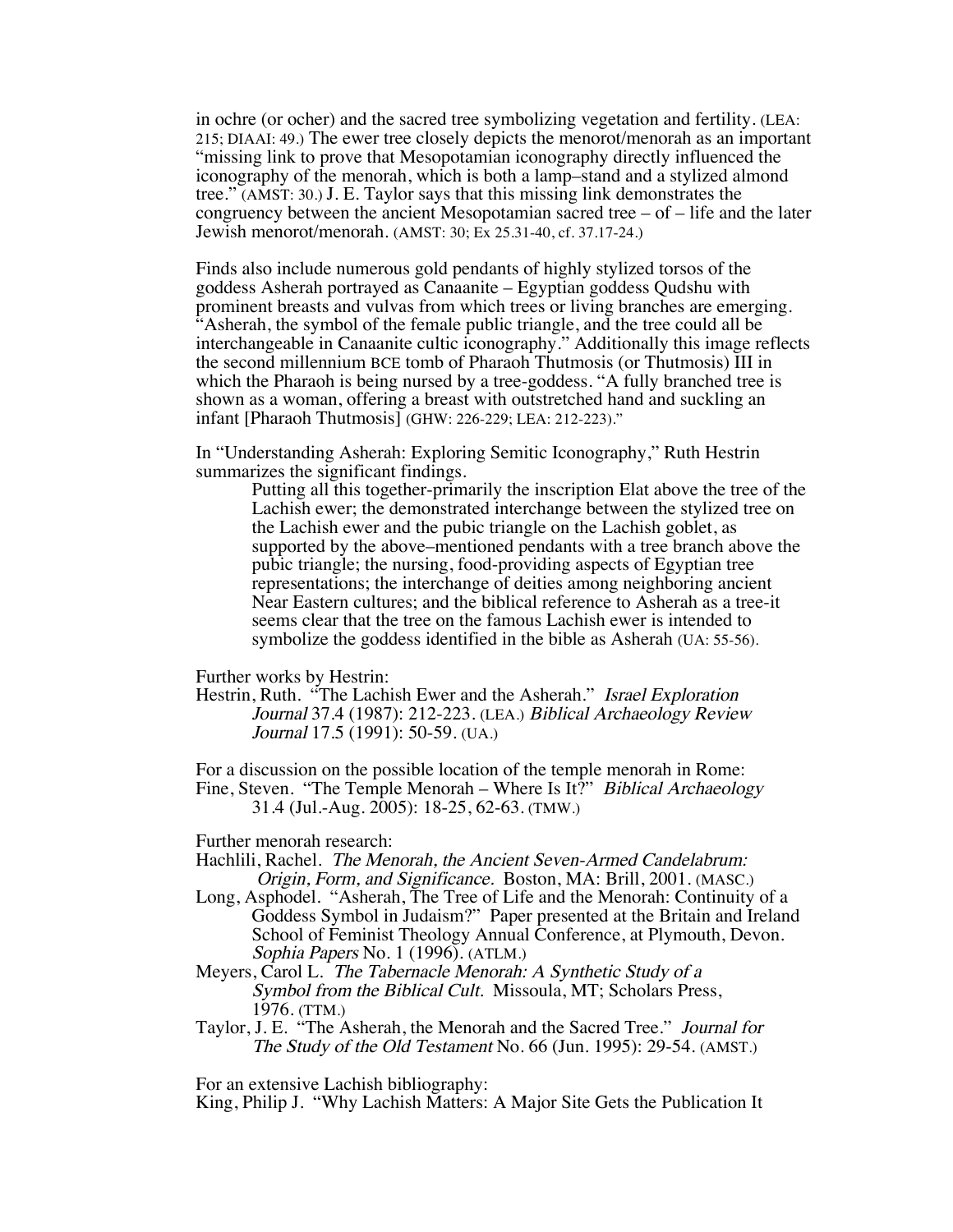Further research on the evolution and rise of patristic dominance and monotheism in ancient Israel:

- Ackerman, Susan. Under Every Green Tree: Popular Religion in Sixth-Century Judah. Harvard Semitic Monographs, 46. Atlanta, GA: Scholars Press, 1992. 65-66. (UEGT.)
- \_\_\_\_\_. "The Queen Mother and the Cult in Ancient Israel." Journal of Biblical Literature 112.3 (1993): 385-401. (QM.)
- ... "At Home with the Goddess." Symbiosis, Symbolism, and the Power of the Past: Canaan, Ancient Israel, and Their Neighbors from the Late Bronze Age through Roman Palaestina. Eds. William G. Dever, and Seymour Gitin. Winona Lake, IN: Eisenbrauns, 2003. (AHOG.)
- Becking, Bob, et al. Only One God? Monotheism in Ancient Israel and the Veneration of the Goddess Asherah. Sheffield, England: Continuum, 2001. (OOG.)
- Biale, David. "The God with Breasts: El Shaddai in the Bible." History of Religions 21.3 (Feb. 1982): 240-256. (GWB.)
- Binger, Tilde. Asherah: Goddess in Ugarit, Israel and the Old Testament. Sheffield, England: Sheffield Academic Press, 1997. (A.)
- Bird, Phyllis A. Missing Persons and Mistaken Identities: Women and Gender in Ancient Israel. Minneapolis, MN: Fortress Press, 1997. (MPMI.)
- Christ, Carol P. "Heretics and Outsiders: The Struggle over Female Power in Western Religion." Soundings: An Interdisciplinary Journal 61.3, Dilemmas of Pluralism: The Case of Religion in Modernity (Fall 1978): 260-280. (SOF.)
	- \_\_\_\_\_. "Toward a Paradigm Shift in the Academy and in Religious Studies." The Impact of Feminist Research in the Academy. Ed. Christie Farnham. Bloomington: Indiana University Press, 1987. 53-76. (TPS.)
- "New Definition of Patriarchy: Control of Women's Sexuality, Private Property, and War." Feminist Theology 24:3 (April 2016): 214-225. (NDP.)
- Cohen, Shaye J. D. "The Origins of the Matrilineal Principle in Rabbinic Law." Association for Jewish Studies 10.1 (Spring 1985): 19-53. (OM.)
	- The Beginnings of Jewishness: Boundaries, Varieties, Uncertainties. Berkeley, CA: University of California Press, 1999. (BJ.)
- Cornelius, Izak. The Many Faces of the Goddess: The Iconography of the Syro-Palestinian Goddesses Anat, Astarte, Qedeshet, and Asherah C. 1500-1000 BCE. Orbis biblicus et orientalis, 204. Fribourg, Switzerland: Academic Press, 2004. (MFG.)
- Day, John. "Asherah in the Hebrew Bible and Northwest Semitic Literature." Journal of Biblical Literature 105.3 (Sep. 1986): 385-408. (AH.)
	- Yahweh and the Gods and Goddesses of Canaan. Sheffield, England: Sheffield Academic Press, 2000. San Francisco, CA: Harper, 1993. (YGG.)
- Davies, Steve. "The Canaanite-Hebrew Goddess." The Book of the Goddess Past and Present. Ed. Carl Olson. New York, NY: Crossroad, 1983. 68-79. (CHG.)
- Dever, William G. Who Were the Early Israelites, and Where Did They Come from? Grand Rapids, MI: William B. Eerdmans, 2003. (WWEI.) \_\_\_\_\_. Did God Have a Wife? Archaeology and Folk Religion in
- Ancient Israel. Grand Rapids, MI: William B. Eerdmans, 2005. (GHW.) ... "A Temple Built for Two." Biblical Archaeology Review 34.2
	- (Mar.-Apr. 2008): 55-62, 85-86. (ATB.)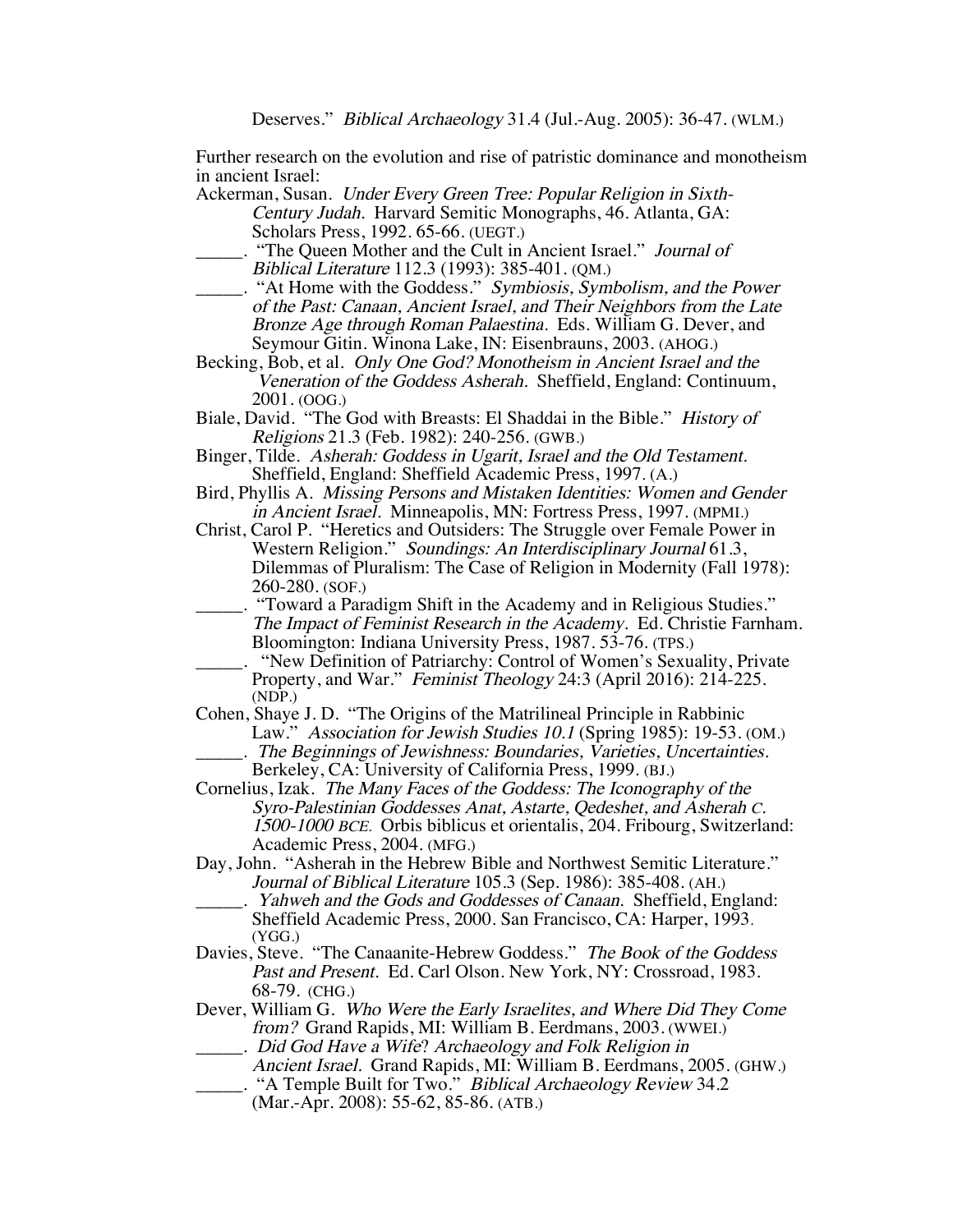- Hadley, Judith M. "William Robertson Smith and the 'Asherah.'" William Robertson Smith: Essays in Reassessment. Ed. William Johnstone. Journal for the Study of the Old Testament Supplement Series 189 (1995): 164-179. (WRSA.)
	- \_\_\_\_\_. The Cult of Asherah in Ancient Israel and Judah: Evidence for <sup>a</sup> Hebrew Goddess. New York, NY: Cambridge University Press, 2000. (COA.)
- Handy, K. Lowell. Among the Host of Heaven: The Syro-Palestinian Pantheon as Bureaucracy. Winona Lake, IN: Eisenbrauns, 1994. (AHH.)
- Keel, Othmar, and Christoph Uehlinger. Gods, Goddesses, and Images of God in Ancient Israel. Minneapolis, MN: Fortress Press, 1998. (GGI.)
- Keel, Othmar. Goddesses and Trees, New Moon and Yahweh. Sheffield, England: Sheffield Academic Press, 1998. (GAT.)
- Kosnik, Darlene. History's Vanquished Goddess Asherah. Sanford, MI: Emergent Press, 2014. (HVG.)

Lerner, Gerda. The Creation of Patriarchy. Oxford, England: Oxford University Press, 1986. 161-179. (TCOP.)

- Long, Asphodel. In a Chariot Drawn by Lions: The Search for the Female in Deity. London, England: The Women's Press, 1992. (CDBL.)
	- \_\_\_\_\_. "Asherah, The Tree of Life and the Menorah: Continuity of a Goddess Symbol in Judaism?" Paper presented at the Britain and Ireland School of Feminist Theology Annual Conference, at Plymouth, Devon. Sophia Papers No. 1 (1996). (ATLM.)

Louis, Deborah. "Interpreting Eve: Gender Politics and the Representation of Christian Scripture in the Evolution of Western Culture." Feminist Collections 24.2 (Winter 2003): 14-19. (IEG.)

- Margalit, Baruch. "The Meaning and Significance of Asherah." Vetus Testamentum XL. 3 (1990): 264-297. (TMSA.)
- Mazar, Amihai. Archaeology of the Land of the Bible, 10,000-586 BCE. New York, NY: Doubleday, 1990. (ALB.)
- Olyan, Saul M. Asherah and the Cult of Yahweh in Israel. Atlanta, GA: Scholars Press, 1988. (ACY.)
- Parker, Simon B. Ed. Ugaritic Narrative Poetry. Atlanta, GA: Atlanta: Scholars Press, 1997. (UNP.)
- Patai, Raphael. "The Goddess Asherah." Journal of Near Eastern Studies 24.1/2 (Jan. – Apr. 1965): 37-52. (TGA.)

. The Hebrew Goddess. 1967. Philadelphia, PA: Ktav Publishing House, 1990. (HG.)

- Smith, Mark S. "God Male and Female in the Old Testament: Yahweh and His Asherah." Theological Studies 48 (1987): 333-40. (GMF.)
- \_\_\_\_\_. The Origins of Biblical Monotheism: Israel's Polytheistic Background and the Ugaritic Texts. New York, NY: Oxford University Press. 2001. (OB.)

\_\_\_\_\_. The Early History of God: Yahweh and the Other Deities in Ancient Israel. Dearborn, MI: William B. Eerdmans, 2002. (EHG.)

- Stuckey, Johanna H. "The Great Goddesses of the Levant." Bulletin of the Canadian Society of Mesopotamian Studies 37 (2002): 127-157. (GGL.) \_\_\_\_\_. "Asherah. Supreme Goddess of the Levant." Matrifocus 3. 3 (Beltane 2004.) (ASG.)
- . "Asherah and the God of the Early Israelites." *Matrifocus* 3.4 (Lammas 2004). (AGE.)
- \_\_\_\_\_. "Sacred Repositories and Goddess Figurines." Matrifocus 7.3 (, 2008), (SRG.)
- Taylor, Joan E. "The Asherah, the Menorah and the Sacred Tree." Journal for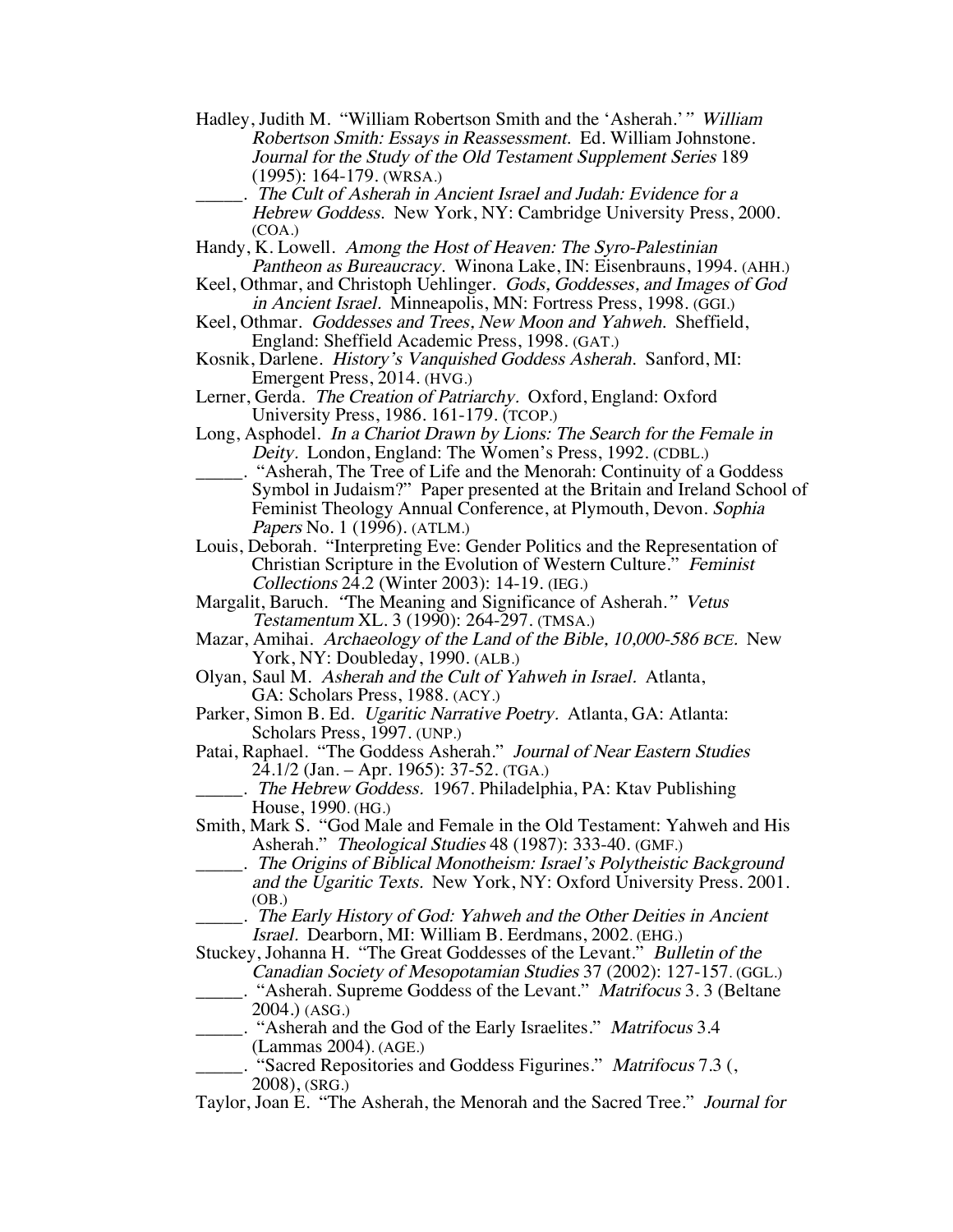the Study of the Old Testament No. 66 (Je, 1995): 29-54. (AMST.)

- Wanlass, Ramona. "The Goddess, Syncretism, and Patriarchy: Evolution and Extinction of the Goddess during the Creation of Patriarchy in Ancient Israel." Women in Judaism: A Multidisciplinary Journal 8.2 (Winter 2011): 1-16. (GSP.)
- Wiggins, Steve A. A Reassessment of Asherah: A Study According to the Textual Sources of the First Two Millennia B.C.E. Neukirchener Verlag Neukirchen-Vluyn, Germany: Verlag, Butzon, and Bercker Kevelaer, 1993. 191. (ROA.)

Further research on vulva images: 34,000-28,000, Les Eyzies Vulva Engravings, Dordogne Caves; 31,000, Chauvet Cave and Vulva Engravings; 30,000-25,000, Aurignacian Age; 30,000-25,000, Goddess of Willendorf, Austria; 25,000-20,000, Goddess of Laussel; 5300-4300, Climactic Phase and Script in Old Europe; 3000- 2000, Cycladic Goddesses; 2600-2000, Early Bronze Age, Crete, Chthonian; and 400, Celtic Sheela-na-gig. (RGS.) (For additional CE research, see illustration of a 1600 c. vulva labyrinth design in: Bord, Janet. Mazes and Labyrinths of the World. New York, NY: Dutton, 1976. 85, Fig. 127. ) (MLW.)

Further V/triangle/vulvic research: 70,000, Blombos Cave; 34,000-28,000, Les Eyzies Vulva Engravings, Dordogne Caves; 31,000, Chauvet Cave and Vulva Engravings; 30,000-25,000, The Aurignacian Age; 30,000, Labyrinths, Spirals, and Meanders; 30,000-25,000, Goddess of Willendorf, Austria; 8000/7000-5000, Early Neolithic; 7000-5000, Early Neolithic Crete; 5500-3500, Cucuteni (Tripolye) Culture, Eastern Europe; 5300-4300, Climactic Phase and Script in Old Europe; 4000-3000, Locmariaquer, Brittany Hook Symbology; 4000-3500, Gavrinis, Brittany France; 2000, Asherah; 1900-1800, Dawning of the African Alphabet and the Aniconic Goddess Triangle; 1790-1700, Goddess of Kultepe, Anatolia; and 800, Tanit (Also Taanit, Ta'anit, Tannit, or Tannin). (RGS.)

Further research on symbolic systems including the V/triangle/vulvic cave engravings and gender emergence:

- Caldwell, Duncan. "Supernatural Pregnancies: Common Features and New Ideas Concerning Upper Paleolithic Feminine Imagery." Arts & Cultures. Geneva, Switzerland: Barbier-Mueller Museums, 2010. 52-75. (SPC.)
- Christ, Carol P. "Why Women Need the Goddess: Phenomenological, Psychological, and Political Reflections." Womanspirit Rising: A Feminist Reader in Religion. Eds. Carol P. Christ, and Judith Plaskow. San Francisco, CA: Harper & Row, 1979. 71-86. (WWN.)
- Clottes, Jean, and J. David Lewis-Williams. The Shamans of Prehistory: Trance and Magic in the Painted Caves. Trans. Sophie Hawkes. New York, NY: Harry N. Abrams, 1998. (SOP.)
- Conroy, L. P. "Female Figurines of the Upper Paleolithic and the Emergence of Gender." Women in Archaeology: A Feminist Critique. Eds. Hilary du Cros and Laurajane Smith. Canberra, Australia: Dept. of Prehistory, Research School of Pacific Studies, Australian National University, 1993. 153-160. (FF.)
- Jabr, Ferris. "Ars Longa." New York Times Magazine, Dec. 7, 2014: 18, 20. (ARSL.)
- Joan, Eahr Amelia. "Ochre's Living Lineage: The Gyne-Morphic Bloodline of Spirituality." Publication, 2018. (OLL.)
- Lewis, Theodore J. "Divine Images and Aniconism in Ancient Israel." Journal of the American Oriental Society 18.1 (Jan.-Mar. 1998): 49. (DIAAI.)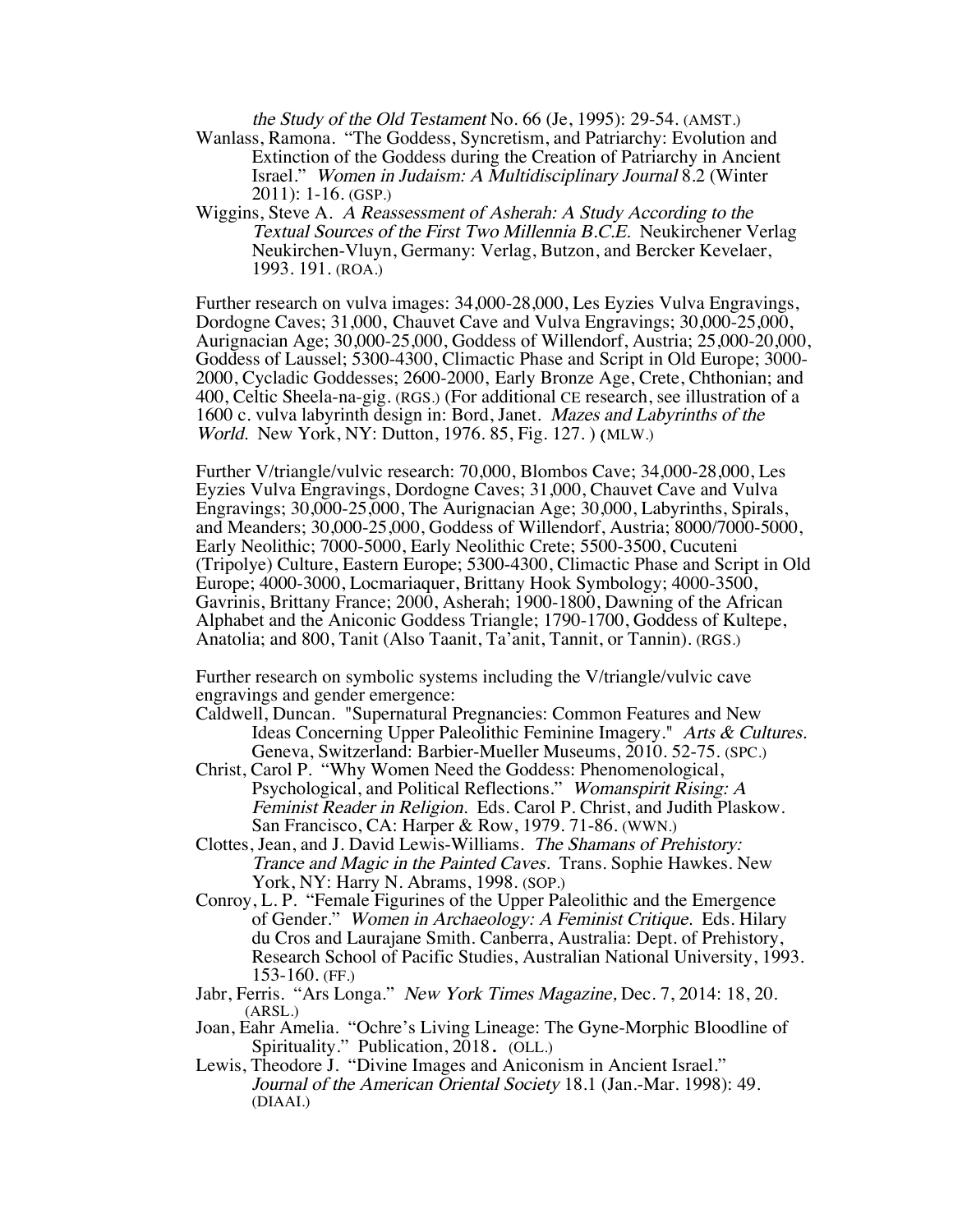- Marler, Joan, and Miriam R. Dexter, Eds. Signs of Civilization: Neolithic Symbol System of Southeast Europe. Novi Sad, Hungary: Institute of Archaeomythology, 2009. (SC.)
- McCoid, Catherine Hodge and LeRoy D. McDermott. "Toward Decolonizing Gender." American Anthropologist 98.2 (Jun. 1996): 319-326. (TDG.)
- Rubin, Alissa J. "A Mirror of Subterranean Wonders: Replica of Chauvet Cave Bristles with Lifelike Paintings." New York Times, Apr. 25, 2015: C1-C2. (MSW.)
- Tedlock, Barbara. The Woman in the Shaman's Body: Reclaiming the Feminine in Religion and Medicine. New York, NY: Bantam Books, 2005. (WSB.)

Further Tree-of-Life research: 4000, Garden of Eden, Sacred Trees, and Pillar Cults; 3000, Earliest Menorah Finds; 2400, Lilith and Eve; 2000, Asherah; and 1500, Lachish Ewer, Triangle, and Menorah. (RGS.) (Also, CE entry:  $16<sup>th</sup>$  Century, Kabbalah.) (RG.)

Further Menorah research including the temple transitions: 3000, Earliest Menorah Finds; 2200, Nahariyah and Ashrath-Yam; 2000, Bethel, Almond City, and Asherah; 2000, Asherah; 970, First Temple, Menorah, and Weavings; 900, Taanach, Canaanite Libation Stand; and 586, Destruction of the First Temple, Jerusalem Exile. (RGS.) (Also see CE entry: 70, Destruction of Jerusalem Temple.) (RG.)

Further Psi/KA goddess research: 25,000, Caravanserai, Trade Routes, and Dark Mothers; 15,000-12,000, Lascaux Cave; 10,000, Grotta dell'Addaura; 7000-5000, Early Neolithic Crete; 5500-3500, Cucuteni (Tripolye) Culture, Eastern Europe); 5400-3500, Ancient Aphrodite: Chalcolithic or Copper Age; 4000, Nile Bird Goddess, Egypt; 2000-1450, Middle Bronze Age, Crete, Chthonian Peak Temple (Palace) Period, Middle Minoan Period (MM IA-MMII); 2,000, Asherah; 1900- 1800, Dawning of the African Alphabet and the Aniconic Goddess Triangle; 1400-1000, Post Palace Period; 900-800, KA Goddess, Salamis, Cyprus; 800, Tanit (Also Taanit, Ta'anit, Tannit, or Tannin); and 664-525, Neith and Black Virgin at Sais Temple, Egypt.) (RGS.)

Also further research and discussions about bucranium, fallopian tubes, Horns of Consecration (or 'celebratory sun posture'), plus Psi/KA goddesses: 15,000- 12,000, Lascaux Cave; 13,000-11,000, Altamira Cave; 7000-5000, Early Neolithic Crete; and 2600-2000, Early Bronze Age, Crete, Chthonian \* Prepalatial Early Minoan (EM I-III). (RGS.)

\* (Earth mother, Chthonia.)

Further Psi/KA research:

- Evans, Sir Arthur. The Mycenaean Tree and Pillar Cult and Its Mediterranean Relations: With Illustrations from Recent Cretan Finds. London, England: Macmillan, 1901. (MTPC.)
- James, Edward Oliver. The Tree of Life: An Archaeological Study. Leiden, Netherlands: Brill, 1966. (TOL).
- Keel, Othmar. Goddesses and Trees, New Moon and Yahweh. Sheffield, England: Sheffield Academic Press, 1998. (GAT.)
- Meekers, Marijke. Sacred Tree on Cypriote Cylinder Seals. Nicosia, Cyprus: Report of the Department of Antiquities Cyprus: 1987. 66-76. (STCC.)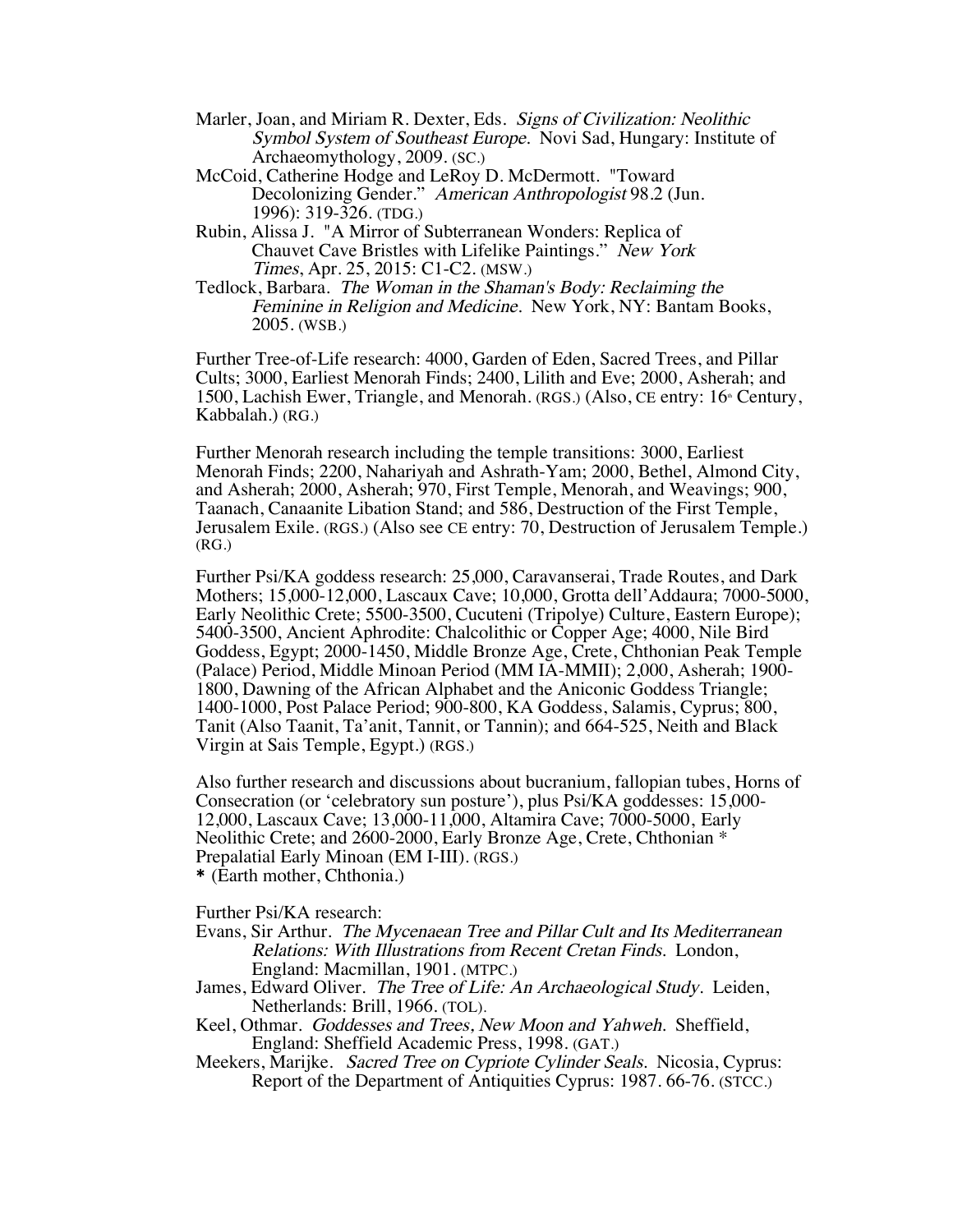Further Asherah research: 2000, Bethel, Almond City, and Asherah; 2000, Asherah; 2000-1200, Ras Shamra; 970, First Temple, Menorah, and Weavings; 900, Taanach, Canaanite Libation Stand; 800-700, Kuntillet Ajrud and Khirbet El-Qom; 600-398, Astarte/Anat/Ashtaroth/Asherah/Ishtar and Yahweh, Egypt; and 538 BCE-70 CE Second Temple Period. (RGS.)

Further ochre and ritual research:

- Caldwell, Duncan. "Supernatural Pregnancies: Common Features and New Ideas Concerning Upper Paleolithic Feminine Imagery." Arts & Cultures. Geneva, Switzerland: Barbier-Mueller Museums, 2010. 52- 75. (SPC.)
- Dunbar, Robin Ian MacDonald, Chris Knight, and Camilla Power, Eds. The Evolution of Culture: A Historical and Scientific Overview. Edinburgh: Scotland: Edinburgh University Press, 1999. (EC.)
- Greenspan, Stanley and Stuart Shanker. The First Idea: How Symbols, Language, and Intelligence Evolved from Our Early Primate Ancestors to Modern Humans. Cambridge, MA: Da Capo Press, 2004. (FI.)

Hovers, Erella, Shimon Ilani, et al. "An Early Case of Color Symbolism: Ochre Use by Modern Humans in Qafzeh Cave." Current Anthropology 44.4 (Aug.-Oct. 2003): 491-522. (ECC.)

- Joan, Eahr Amelia. "Ochre's Living Lineage: The Gyne-Morphic Bloodline of Spirituality." Publication, 2018. (OLL.)
- Knight, C. Blood Relations: Menstruation and the Origins of Culture. New Haven, CT: Yale University Press. 1991. (BR.)
- Lincoln, Bruce. Emerging from the Chrysalis: Studies in Rituals of Women's Initiation. Cambridge, MA: Harvard University Press. 1981. (EFTC.)
- Marshack, Alexander. "On Paleolithic Ochre and the Early Uses of Color and Symbols." Current Anthropology 22.2 (Apr. 1981): 188-191. (POE.)
- McBrearty, S. "The Middle Pleistocene of East Africa." Human Roots: Africa and Asia in the Middle Pleistocene. Eds. Lawrence S. Barham, and K. Robson-Brown. Bristol, England: Published for the Centre for Human Evolutionary Research at the University of Bristol, by the Western Academic & Specialist Press, 2001. 81- 92. (MPEA.)
- Zorich, Zach. "Neanderthals in Color." Archaeology 65.3 (May-Jun. 2012: 18. (NC.)

Further ancient ochre research: 500,000-300,000, Dark Mother Tan-Tan of Morocco; 285,000, Ochre at Kapthurin Formation Plus Other Sites; 280,000- 250,000, The Berekhat Ram Figure; 92,000, Qafzeh Cave and Ochre Symbolism; 70,000, Blombos Cave and V Shaped Engraving; 50,000, African Homo Sapiens Migrations and Matrilineal Motherline; 31,000, Chauvet Cave and Vulva Engravings; 10,000, Grotta dell'Addaura; and 2600-2000, Early Bronze Age, Crete, Chthonian \* Prepalatial Early Minoan (EM I-III). (RGS.) \* (Earth mother, Chthonia.)

IMAGE: MADABA MAP OF HOLY LAND: MADABA, JORDAN. PHOTO: © GSA. DESCRIPTION: THE MADABA MOSAIC MAP IN THE CHURCH OF ST. GEORGE IN MADABA, JORDAN IS THE OLDEST KNOWN CARTOGRAPHIC ILLUSTRATION OF THE HOLY LAND (ISRAEL AND PALESTINE) PLUS SYRIA AND THE EGYPTIAN NILE AREA. SLIDE LOCATION PETRA, SHEET 11, ROW 2, SLEEVE 4, SLIDE #11J, BCE. BCE. CO PET S11 R2 SL4 S11J. VS. > CO PET S11 R3 SL4 S7J. SHOT ON LOCATION: CHURCH OF ST. GEORGE IN MADABA, JORDAN: BRITISH MUSEUM, LONDON, ENGLAND.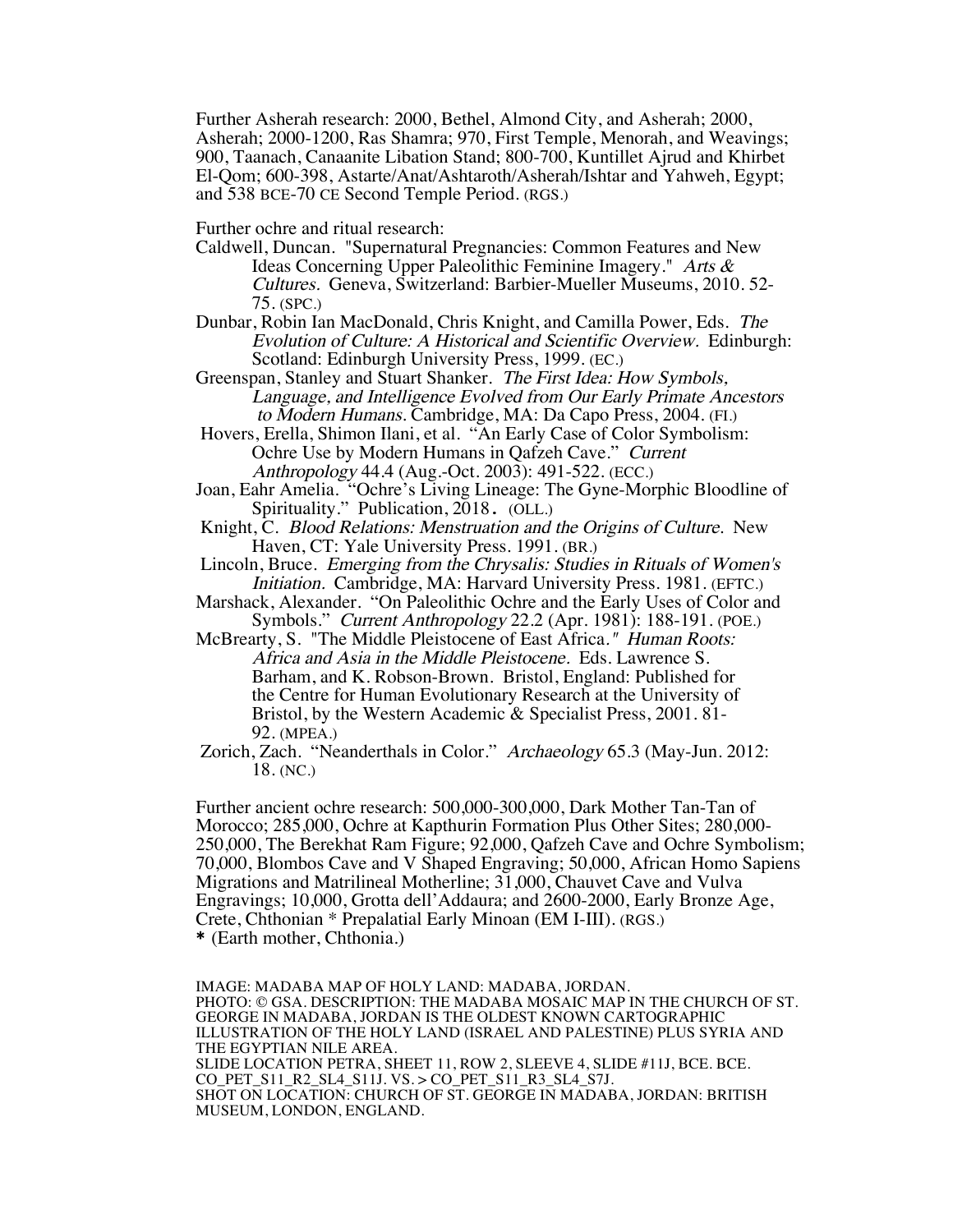NOTE 1: FIELDWORK PROJECT 1989 AND 2002.

IMAGE: MADABA MAP OF HOLY LAND: MADABA, JORDAN. PHOTO: © GSA. DESCRIPTION: THE MADABA MOSAIC MAP IN THE CHURCH OF ST. GEORGE IN MADABA, JORDAN IS THE OLDEST KNOWN CARTOGRAPHIC ILLUSTRATION OF THE HOLY LAND (ISRAEL AND PALESTINE) PLUS SYRIA AND THE EGYPTIAN NILE AREA. SLIDE LOCATION PETRA, SHEET 11, ROW 3, SLEEVE 1, SLIDE #24J, BCE. CO\_PET\_S11\_R3\_SL1\_S24J. ON LOCATION: CHURCH OF ST. GEORGE IN MADABA, JORDAN AT THE BRITISH MUSEUM: LONDON, ENGLAND. ENHANCE. NOTE 1: FIELDWORK PROJECT 1989 AND 2002.

IMAGE: LACHISH PLAQUE: CANAAN (KANA'AN): NORTHERN ISRAEL. IMAGE © GSA. DESCRIPTION: LACHISH PLAQUE. A RECENT BRONZE AGE, 5 BY 8 INCHES GOLD PLAQUE WAS FOUND AT LACHISH BELIEVED TO BE CANAANITE – EGYPTIAN GODDESS QUDSHU. (RGS). (SOURCE: ENTRY ABOVE.) SLIDE LOCATION , SHEET , ROW , SLEEVE , SLIDE # , BCE. SHOT ON LOCATION: NOTE 1: PLAQUE DEPICTS A NUDE FEMALE STANDING ON THE BACK OF A HORSE. IN A MODIFIED KA POSTURE, SHE HOLDS TWO LARGE LOTUS BLOSSOMS, WEARS A DOUBLE CROWN PLUME HEADDRESS OVER A FLIP HAIRSTYLE (HATHOR LOCKS) ALL-COMMON TO EGYPTIAN HATHOR. (WLM: 45; RGS). (SOURCE: ENTRY ABOVE.) PHOTO NOTE: ILLUSTRATION TBD, CHRISI KARVONIDES' TEAM. PHOTO NOTE: FOR FURTHER LACHISH PLAQUE RESEARCH AND IMAGES: RESOURCE: (MUSEUM ART RESOURCE.) RESOURCE: (BRITISH MUSEUM: LONDON, ENGLAND.)

RESOURCE: (ARCHAEOLOGY, ARCHITECTURE & ART.)

IMAGE: UGARIT ASTARTE, AFFILIATED WITH APHRODISIAS: (ANATOLIA) TURKEY. PHOTO GSA DESCRIPTION: BRONZE PLAQUE OF ASTARTE WITH PRONOUNCED PUBIC MOUND FROM UGARIT. 1550-1200 BCE. SLIDE LOCATION NEAR EAST, SHEET 8, ROW 4, SLEEVE 5, SLIDE #54,

CU\_NEA\_S8\_R4\_SL5\_S54.jpg<br>LOCATION: UGARIT.

NOTE 1: THIS UGARIT PLAQUE INCLUDES A STYLIZED TREE EMERGING FROM THE PUBIC MOUND (GAT: FIGS. 17-21,) SIGNIFICANCE MAY INDICATE VEGETATION AND FERTILITY. (LEA: 215; DIAAI: 49.) (RGS.) NOTE 2 ASTARTE:

EASTERN NAMES ENGRAVED IN APHRODITE'S APHRODISIAS TEMPLE ARE BABYLONIAN NINOS, NINOE, NIN, NANAI, AND NANAIA: THESE NAMES ARE AFFILIATED WITH AKKADIAN NANAIS, ISHTAR AND MESOPOTAMIAN GODDESS ASTARTE (ACV: 25-28; RGS).

NOTE 3: ALSO SEE WINN'S JELA ILLUSTRATION IN PRE-WRITING IN SOUTHEASTERN EUROPE. (PW: 366, FIG. 4.)

NOTE 4: FIELDWORK PROJECT 1998.

PHOTO NOTE: ILLUSTRATION ENHANCEMENT, CHRISI KARVONIDES' TEAM. PHOTO NOTE: © BIBLICAL ARCHAEOLOGY SOCIETY (1989).

IMAGE: ASTARTE: TELL EL-AJUL: SOUTHERN CANAAN. PHOTO: © GSA. DESCRIPTION: GOLD PLAQUE OF ASTARTE WITH PRONOUNCED PUBIC MOUND, TELL EL-AJUL \* SOUTHERN CANAAN. SLIDE LOCATION NEAR EAST, SHEET 8, ROW 4, SLEEVE 2, SLIDE #24, 1650-1550 BCE.

CU\_NEA\_S8\_R4\_SL2\_S24.jpg

SHOT ON LOCATION: BRITISH MUSEUM: LONDON, ENGLAND.

NOTE 1: \* ALSO SEE MIDDLE BRONZE AGE IIB PLAQUE FROM TELL EL-AJUL. (GAT: 24-25.)

NOTE 2: "OTHER UGARIT PLAQUES INCLUDE A STYLIZED TREE EMERGING FROM THE PUBIC MOUND (GAT: FIGS. 17-21; RGS)."

NOTE 3: SEE WINN'S JELA ILLUSTRATION IN PRE-WRITING IN SOUTHEASTERN EUROPE. (PW: 366, FIG. 4.)

NOTE 4: FIELDWORK PROJECT 1998.